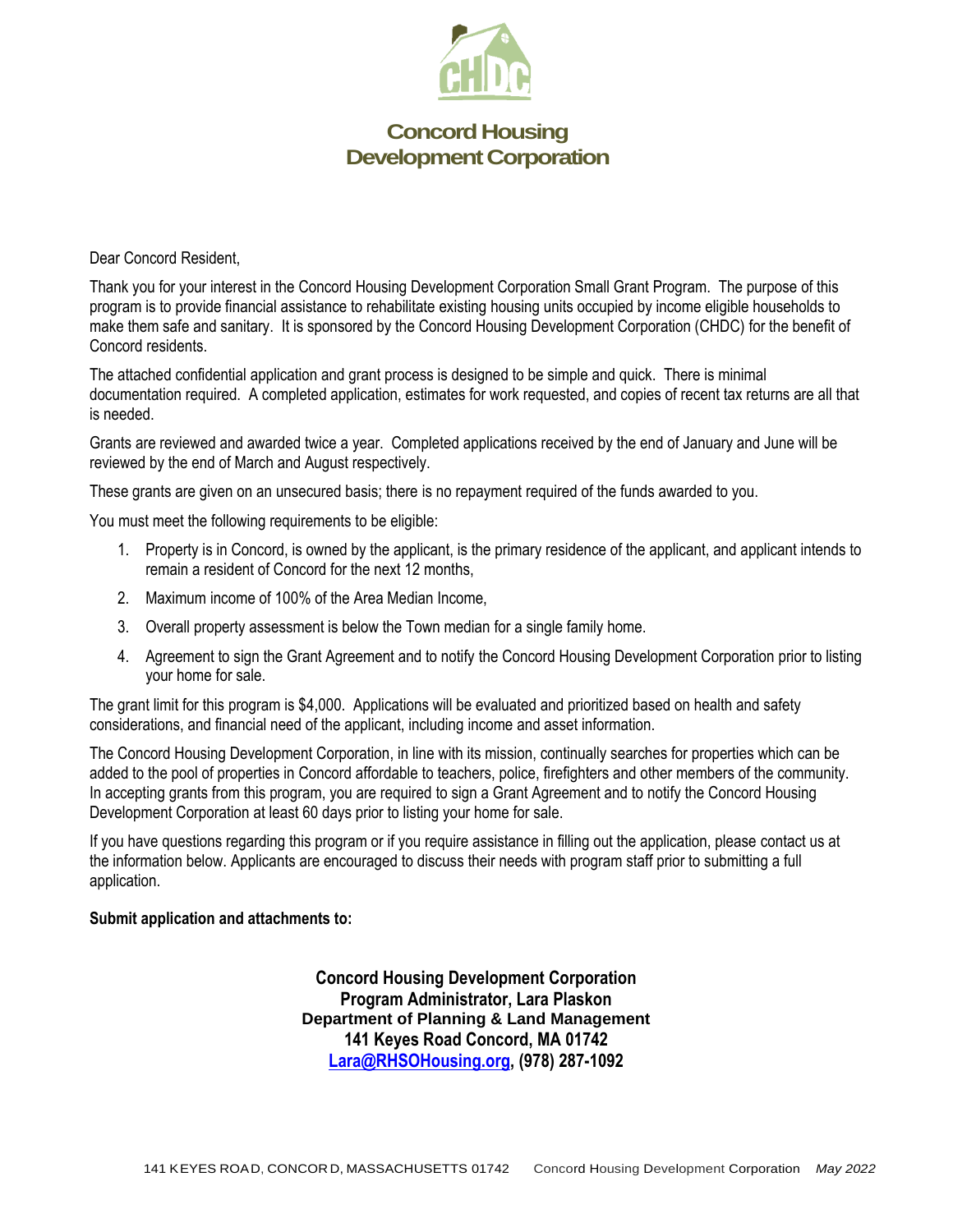

#### **Eligible Projects**

The Small Grant Program provides financial assistance to correct conditions dangerous to health and safety; to correct substandard conditions; and to improve weatherization and energy efficiency. Examples of eligible projects are listed below.

Small Jobs and/or Contractor Work: Minor plumbing, carpentry, window repairs, gutters or downspouts, door repairs or replacements, step or porch repairs, lock repair or replacement, cement work or masonry repair, tiling, plaster patching, sheet-rock repair, smoke/CO2 detectors, weather stripping, electrical, heating, interior painting, floors, installation, masonry, siding, roofing.

Adaptations: Bathroom grab bars, raised toilets or toilet seats, hand-held shower heads, tub transfer bench, tub seats/rails, bed transfer bars, railings throughout the house, change door knobs to levers, hook-up bells to light switches, hook-up flashing light to phone, install various phone volume control devices, intercom entryway buzzer system, light switch height.

#### **Financial Assistance**

The grants are offered as unsecured and unconditional funds, with no repayment clauses. The maximum grant available is \$4,000 per grant period and a cap of no more than \$10,000 total from the Small Grant Program over the lifetime of the program for a household at a given property address. A one year wait period, from the date the last payment was issued, is required before an applicant can re-apply to the Small Grant Program. This wait period can be waived in an emergency situation upon approval by the Program Administrator in a situation that poses a danger to the health/safety of the occupant.

#### **Applicant Qualification**

1. *Income – 100% of Area Median Income.* The combined income of all parties living in the home must be less than 100% of the Boston Area Median Income.

Income includes all sources of regular income such as; earnings, Social Security, Pension, and Interest Income. It is calculated from the most recent IRS 1040 form, adding all non-taxable amounts to the Adjusted Gross Income. Additionally 2% of the equity in the home (computed as the current tax assessment minus the outstanding amounts of any liens on the property, including mortgages and home equity line of credit) is counted towards income. Income limits as of April 2022 are:

Household of 1: \$98,200, Household of 2: \$112,200, Household of 3: \$126,200, Household of 4: \$140,200

- 2. *Home Value – Up to \$971,200*. The current assessment of the home is not to be greater than the single family median home assessment in Concord, which for FY2022 is \$971,200.
- 3. *Home-owner – Concord resident.* The Applicant must be the owner of the property, use the property as their primary residence for the entire year (12 month period) following the completion of the repair, and the property must be in Concord. The resident also agrees to notify the Concord Housing Development Corporation prior to selling the house in the future.

#### **Grant Applications**

Grants are accepted any time and awarded twice a year.

| <b>Application Due Date</b> | <b>Grant Awarded by</b> |
|-----------------------------|-------------------------|
| January 31                  | March 31                |
| June 30                     | August 31               |

The applicant completes the application with appropriate income and three estimates, including photos. Town employees, including special municipal employees, are not eligible contractors in accordance with MGL Chapter 268A, section 20.

If awarded, the repair must be completed within 12 months from the award date. The CHDC will pay the amount approved to the repair provider upon receipt of the invoice with Tax ID#/SS# of the provider, photo of the finished repair, and approval from the applicant. The CHDC will not reimburse homeowners unless specifically approved. The grant funds may be combined with other funds to complete a project.

The application with income information will be kept confidential.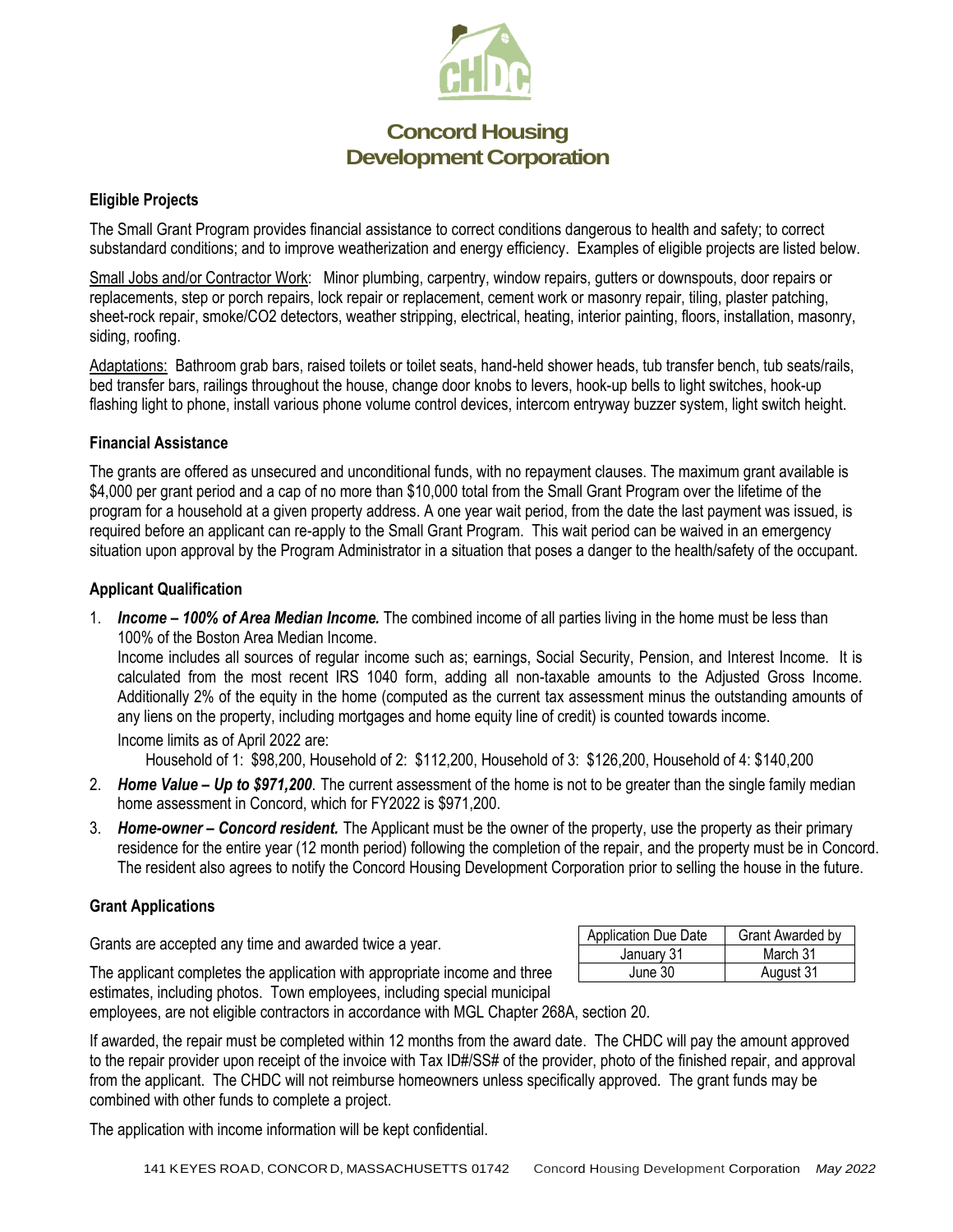

### **1. Household Information**

| Any person in the household* (optional):                                                                                                     |                                |                                               |            |
|----------------------------------------------------------------------------------------------------------------------------------------------|--------------------------------|-----------------------------------------------|------------|
| Veteran: $\Box$ No<br>$\Box$ Yes                                                                                                             | Disabled: $\Box$ No $\Box$ Yes | Minority: $\square$ No                        | $\Box$ Yes |
| Minority categories include Native American or Alaskan Native, Black, Cape Verdean, Asian, Hispanic                                          |                                |                                               |            |
| Have you received for Small Grant Program Funds for a past project? $\Box$ No                                                                |                                | $\Box$ Yes, Date:                             |            |
| 2. Property Information (optional)                                                                                                           |                                |                                               |            |
| Is there a mortgage on the property?                                                                                                         | $\Box$ No                      |                                               |            |
| Do you own or rent the unit/property?                                                                                                        | $\Box$ Own                     | $\Box$ Rent                                   |            |
| Is the property your primary residence?                                                                                                      | $\square$ No                   | $\Box$ Yes                                    |            |
| Do you own additional real estate?<br>Please attached tax bill showing assessed value                                                        | $\Box$ No                      |                                               |            |
| Do you pay or defer property taxes?                                                                                                          | $\Box$ Pay                     | $\Box$ Defer                                  |            |
| 3. House Repair Needed                                                                                                                       |                                |                                               |            |
| Please describe the work needed below and note amount requested:                                                                             |                                | \$<br><u> 1999 - Johann Barbara, martin a</u> |            |
|                                                                                                                                              |                                |                                               |            |
|                                                                                                                                              |                                |                                               |            |
|                                                                                                                                              |                                |                                               |            |
| Explain how the completion of this work will preserve the structural integrity of the dwelling or health/safety/welfare of its<br>occupants? |                                |                                               |            |
|                                                                                                                                              |                                |                                               |            |